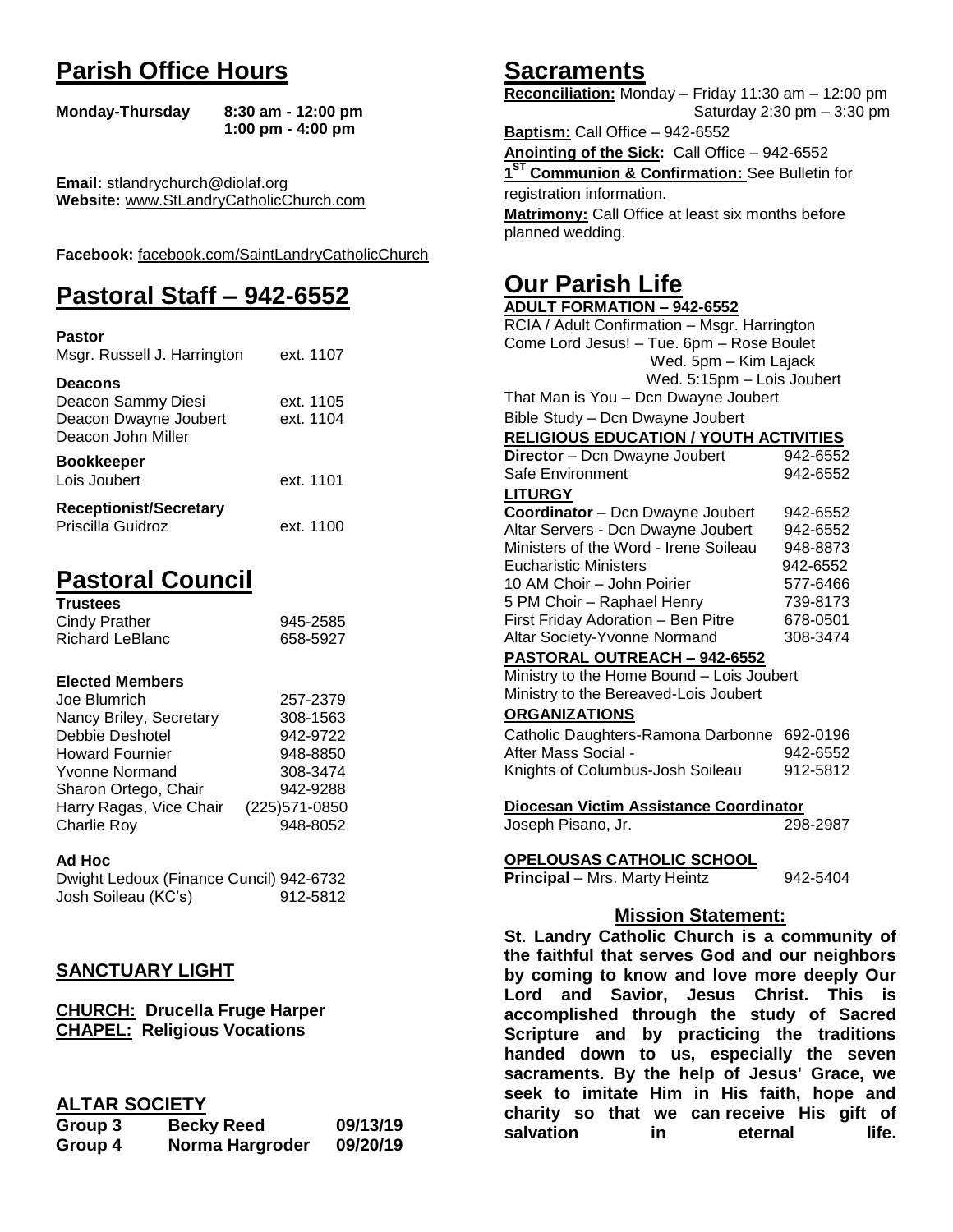**Volume 68, No. 37 –** *Twenty-third Sunday of Ordinary Time* **– September 08, <sup>2019</sup>**

*From the Desk of Msgr. Harrington…*

#### **What if the older son in Jesus' parable of the prodigal son kept a journal?**

My younger brother took something that was not his to take. How could he have been so foolish, so cruel to the man who gave us everything? How could he be so cruel to me? Why was he so unhappy with us that he couldn't wait to get away from here, he couldn't wait to get away from us? What made him think that he even had an inheritance? What a mean and selfish boy pretending to be a man! He took my inheritance and wasted it all. He broke our father's heart and wished us both dead so he could take all the money and throw it to the pigs. I will never forgive him. I can never forgive him.

And yet, that is what my father asks of me. While I'm working away in the field, doing my job, trying to once again make the money to replenish what my brother has wasted, my father wants me to join the celebration. While out in the field doing what I'm supposed to be doing – always the responsible one – he wants me to forgive this son of his. He begs me to go into the house and forgive, pretend that nothing is wrong, whitewash my brother's sin. Forget all the hurt he has brought to the people who loved him most. I can't do it. I won't do it. I stand paralyzed before my father with rage.

I am angry with my brother. He was always so needy, so demanding. Nothing was ever good enough for him. We were never good enough for him. The world revolved around what he wanted, what he demanded, what he thought was his rightful due. His entitlement disgusted me. How many times I had to rescue him? How many times I had to cover for his mistakes? How many times I had to do his chores?

I am angry with my father for being so quick with his mercy and his embraces. He gives away his ring, his finest robe, his sandals, his love. The fatted calf is slaughtered for the son who spit in his face. He expects me to turn the blind eye on the one who returns in shame. I can't do it. He doesn't deserve it. He deserves to be punished, to be rejected, to be thrown off the land and exiled back to that land that he was in such a hurry to run to in the first place. He should be cast out and forgotten. His name should be stricken from our hearts.

I am angry with myself. I am angry with myself because my heart is so small. My father forces me to see what I do not want to see. This loathsome man I want to make a stranger is my brother. He is my flesh and blood. He is the one who looked up into my face and smiled when my mother made me hold him. He was so small, so vulnerable. He was just a baby. He was the one who wrapped his tiny fingers around my finger and stole my heart. I swore I would love him forever. I swore I would be his big brother forever. I am angry because my father's goodness reminds me of my oath. My father's love reminds me how he sees my younger brother. He sees my brother as his own, as his other self. He could no more turn away from my brother than he could remove his own heart.

I know I am free to forgive my brother. I also know that I will be able to do this seemingly impossible task. I can only do this because my father shows me how to do it. He teaches me how to forgive. He teaches me how to love unconditionally, completely without restraint. My father teaches me how to see his children as he sees them; as his own, as his other self. I can see what it means to my father to have his very 'self' returned to his embrace. I can learn this as well as I learned to work the fields. I can learn this because it not only brings life to my little brother, but it brings life to me. To forgive another empowers me to accept the forgiveness of my father and allows me to forgive myself.

I am always with my father, and he is always with me.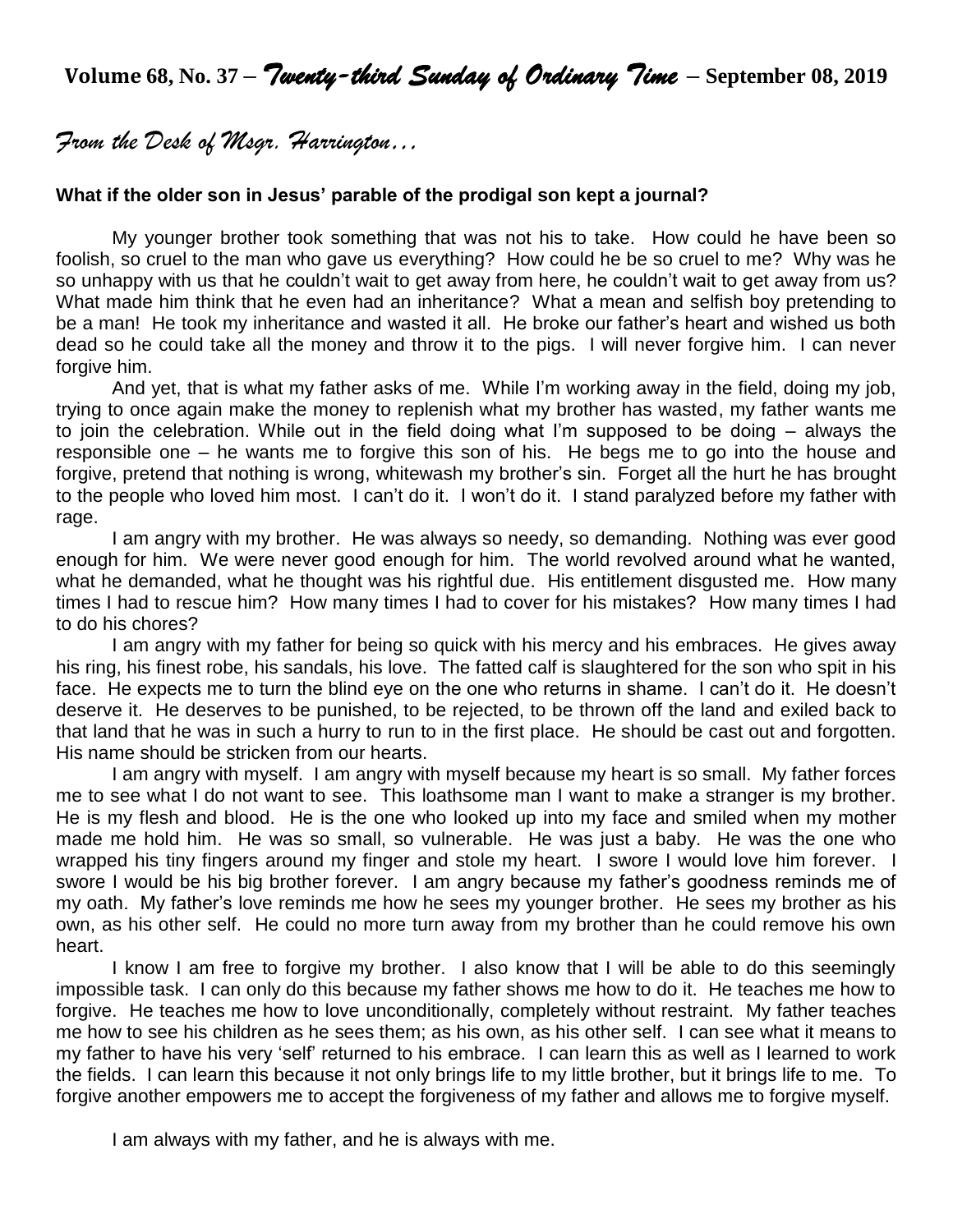## **POPE FRANCIS' INTENTIONS –**

**September - The Protection of the Oceans** That politicians, scientists and economists work together to protect the world's seas and oceans.

#### **OFFERTORY COLLECTIONS – September 01, 2019**

| <b>REGULAR</b>            | \$10431.00 |
|---------------------------|------------|
| <b>GOAL</b>               | \$9000.00  |
| Maintenance & Repair Fund | \$2245.00  |
| Poor & Needy              | \$398.00   |
| Maintenance Endowment     | \$400.00   |
| 191 1 91 CO               |            |

Thank You for Your Generosity!

#### **2nd Collection**

09/08/19 – No 2<sup>nd</sup> Collection (Catholic University) **09/15/19** – OCS Foundation

#### **REMINDERS FOR THE WEEK**

#### **Sun. – 09/08**

**Mon. - 09/09 10:00am** Bible Study **6:00pm** Rosary @ Lafleur Monument

# **Tue. - 09/10**

**9:10am** OCS Mass **6:00pm** Come, Lord Jesus!

## **Wed. - 09/11**

| 6:00am | TMIY              |
|--------|-------------------|
| 5:00pm | Come, Lord Jesus! |
| 5:15pm | Come, Lord Jesus! |

#### **Thu. - 09/12**

#### **Fri. - 09/13 – Office Closed**

**Sat. - 09/14 8:00am** Mass in **Valentin Hall**

#### **READINGS FOR FAITH SHARING Twenty-second Sunday in Ordinary Time**

**Sir 3:17-18,20, 28-29** Ancient wisdom insists that the more humble we are,the greater we are. **Psalm 68** "God, in your goodness, You have made a home for the poor." **Hebrews 12: 18-19** Far from frightening, our encounter with God will be like a glorious holiday. **Luke 14: 1, 7-14** Jesus presents his own version of table manners.

True humility requires that we acknowledge our weaknesses, our imperfections, our humanness. We are not more important than our neighbor. Sirach offers this as a lesson to guide the listener. Jesus tries to teach this to the Pharisees in the Gospel we hear today. Humility begets generosity, as it recognizes the value in our neighbor, especially those who are put down. True generosity is shown when giving to those who cannot repay.

## **PRAY FOR OUR SEMINARIANS**

| -Michael Vidrine                  | St. John, Melville                                   |
|-----------------------------------|------------------------------------------------------|
| -Trey Fontenot                    | Sacred Heart of Jesus, VP                            |
| -Garrett Broussard  OLOGC, LC     |                                                      |
|                                   | Father, in your plan for our salvation you provide   |
|                                   | shepherds for your people. Fill your Church with the |
| spirit of courage and love. AMEN. |                                                      |

#### **PRAY FOR A PRIEST EACH DAY**

| <b>Sunday, 09/08</b> | <b>Msgr. Curtis Mallet, VG</b> |
|----------------------|--------------------------------|
| <b>Monday, 09/09</b> | <b>Msgr. Charles Mallet</b>    |
| Tuesday, 09/10       | Fr. William Massey             |
| Wednesday, 09/11     | Fr. Kenneth Mayne              |
| Thursday, 09/12      | Fr. Louis McCabe, SJ           |
| <b>Friday, 09/13</b> | Fr. Richard McGowan, SJ        |
| Saturday, 09/14      | <b>Fr. Garrett McIntyre</b>    |

Eternal Father, we lift up to You, these and all the priests of the world. Sanctify them. Heal and guide them. Mold them into the likeness of Your Son Jesus, the Eternal High Priest. May their lives be pleasing to You. In Jesus' name we pray. AMEN

## **AFTER MASS SOCIALS**

**Each Sunday, following the 8am and 10am Masses we gather in the South Sacristy of the church for coffee & donuts and FELLOWSHIP! Everyone is welcome! Please use the outside entrance near the southeast corner of the church. Please do not enter through the sanctuary. Please, NO FOOD in any other area of the church.**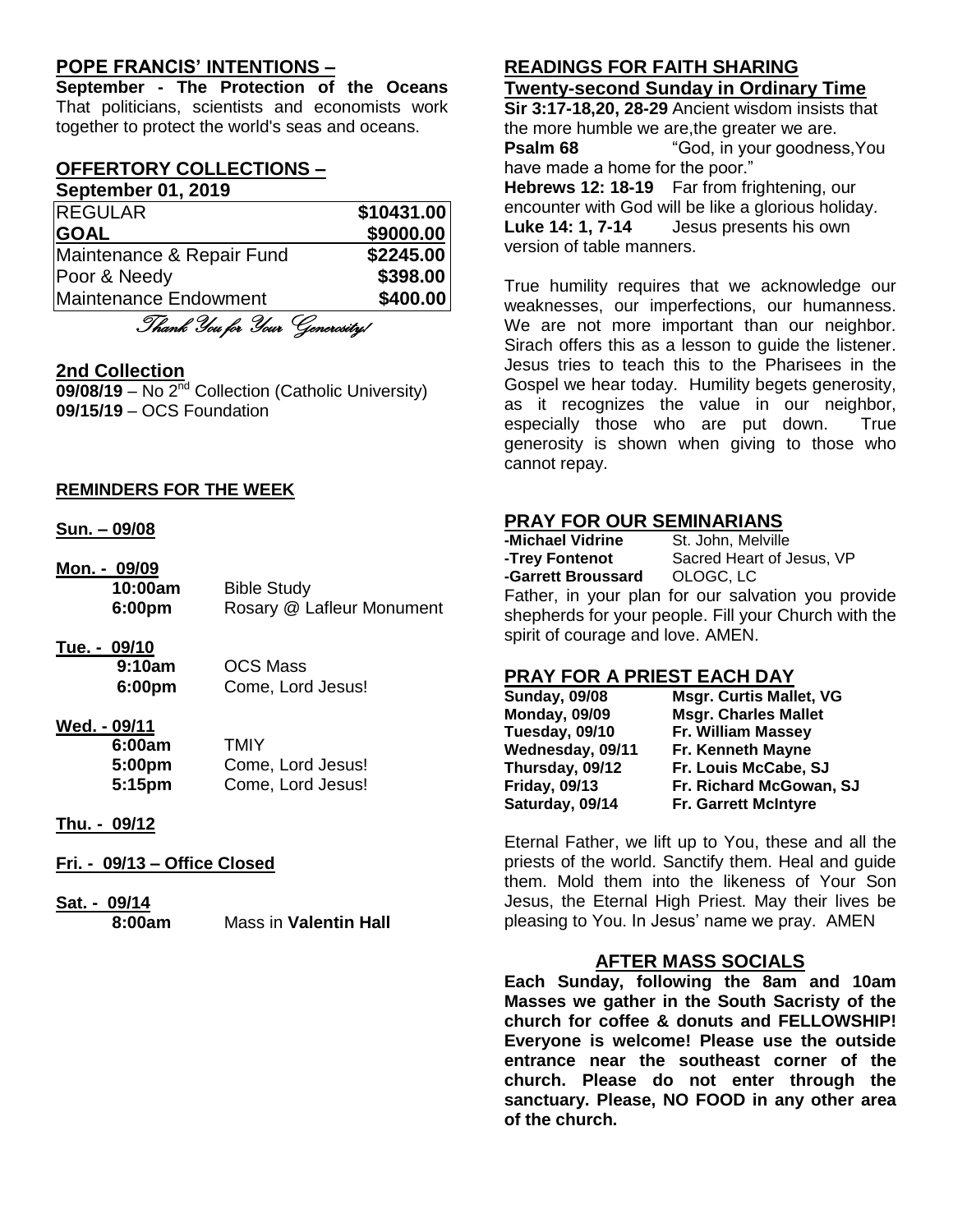# **MASS INTENTIONS**

# **Saturday, September 07**

**4:00pm** Charles F. Going & Wm. Hatch Families; Norris Leger, Toby & Winnie Lalonde Family; Carolyn M. Bertrand; M/M Robert Going Sr. & Families; Wayne, Jeanette & Jonathan Lalonde; Roy & Justine L. Elder Family; Leroy & Elia Huguet; Madelyn McKinney; Eli Thanh Huynh; Souls in Purgatory; Special Intention; Neal Whipp Family & Fr. Joseph C. DeLuca; Frank & Marguerite Miller; Patrick Murray Labbe; Ross Hulin; Kermit Christ; Come, Lord Jesus Groups; Lonnie T. Ortego, Jr. **Sunday, September 08**

**08:00am** Youle, Therese & John Ray Fontenot and Martin J. St. Amand; Jennifer A. Guillory & Eddie DeKerlegand; Jolynn Bergeron (BD); Eva Arnaud (BD); M/M John, John Jr., Jacob & Michael FaKouri; Murphy Allen Deceased family members Lanclos, Sr.; Willard Ray "Bubba" Andrepont; Bernel, Arthur & Eva Fontenot; Lonnie T. Ortego, Jr.

**10:00am** Patricia S. Woodson; Jolynn Bergeron (BD); Malcolm "Slick" & Margaret Martin; Lee & Beverly Faul & Mark Capone Jr.; Daniel Beaugh; M/M Lee Martin, Jon Martin & Loray Martin Bertrand & Rita Darby; M/M Ezra Martin & Denise Hull; Carol, Joyce & Baby Ortego; Stephen Taylor; Harriet H. Doucet; Paul Guidry; Ellen & Tom Arnould; Lawrence Kelly & Darius & Zetta Deville; M/M Emillian Bodin & Joyce Lagrange; William "Billy" H. Jarrell, Jr.; Guise Tran Ho; Shawn King DeJean; Joseph C.

Stephens, Sr.; Nita & J. Y. Bordelon Sr. **5:00pm** St. Landry Church Parishioners

#### **Monday, September 09**

**12:05pm** Phillip & Mary Ann Frilot; Nita & J. Y. Bordelon Sr.; Jason Paul Griffin (BD)

#### **Tuesday, September 10**

**12:05pm** Eddie DeKerlegand (DA); Nita & J. Y. Bordelon Sr.; Gary M. Miller (BD)

# **Wednesday, September 11**

**12:05pm** Drucella F. Harper (DA); Henry (BD), Lillia & Raphael Fontenot; Benny Nele; Marion Cummings & Novella R. Taylor; Nita & J. Y. Bordelon Sr., Father Joe Breaux (BD)

#### **Thursday, September 12**

**12:05pm** William Joseph Joubert (BD); Thomas A. Schexnayder; Nita & J. Y. Bordelon Sr.

#### **Friday, September 13**

**12:05pm** Yvonne Littell (BD); Nita & J. Y. Bordelon Sr.

#### **Saturday, September 14**

**08:00am** Nita & J. Y. Bordelon Sr.; Priscilla Guidroz & family (BD)

# **PRAYER INTENTIONS**

Laurey Andrus, Rena Mae Angelle, Dannie Ardoin, Brenda & Dennys Baird, Camden Barnard, Victoria Barron, Addi Baquet, Eric Baquet, Mona Bernard, Rada Bono, Derek Bourque, James Buford Bergeron, Paula Bienvenu, Robert Bienvenu, Marty Billeaudeau, Randy Bordelon, Ricky Bordelon, Alexandra Boudreaux, Mildred D. Boudreaux, Joan Brady, Eden Broussard, Tammy Broussard, Nico Campbell, German Cardoza, Ronnie Collette, Liz Constanino, Betty Cormier, Leroy Darbonne, Glenda G. Darbonne, Christopher Darby, Francis "Flossie" David, Angie Dejean, Barbara Dopson, Lee Dubuc, Wanda Dupre, Glyn Durio, Willie Mae Emonet, Johnny Fontenot, Brandon Fuselier, Glenda Gaudet, Albert Going, Robert Going, Jr., Sarah Groth, Amelia Guillory, Gabrielle Hanson & Family, Norma Hargroder, Jeanette Harville, Carol Hebert, Scott Hebert, Eva Herbert, Corrace Hollier, Yola Huckaby, Rosalie Jackson, Bryan Fontenot, Jo Ann Jones, Leon Khan, Joyce LaCasse, Charles Kenneth Lalonde, Sr., Virgie Lanclos, Lisa Leblanc, Jenny Ledoux, Ronald Leger, Sawyer Leger, Paul Leleux, Margie Lintzen, Cassandra Marceaux, Malcolm Marcus, Kathy Martin, Verna Martin, Heather E. Matt, Sidney Matt, Taylor Morales, Glenda Moreau, Larry Moreau, Julia Ortego, Gene Paillet, Mary Paillet, Elliot Pavlovich, Belle Pitre, Glenda Pitre, Michelle Poulet, Butch Richard, Gerald Roy, Emery Richard, Jessie Richard, The Keith Richard Family, Geneva Scallon, Pap Roy, Jason Sonnier, Clara Smith, Elaine Soileau, Ronald Speyrer. Fred Stafford, Andrew Stelly, Audrey Stelly, Becky Sylvester, Andrew Tarleton, Richard Tatman, Ervin Thibodeaux, Margaret Thibodeaux, Brett Walker, Augustine Wilson, Brad Woodel, Evelyn Wyble, Caleb Zachary

**(It is diocesan policy that we must have permission from any individual that is to be placed on the list of intentions prior to their name being listed.)**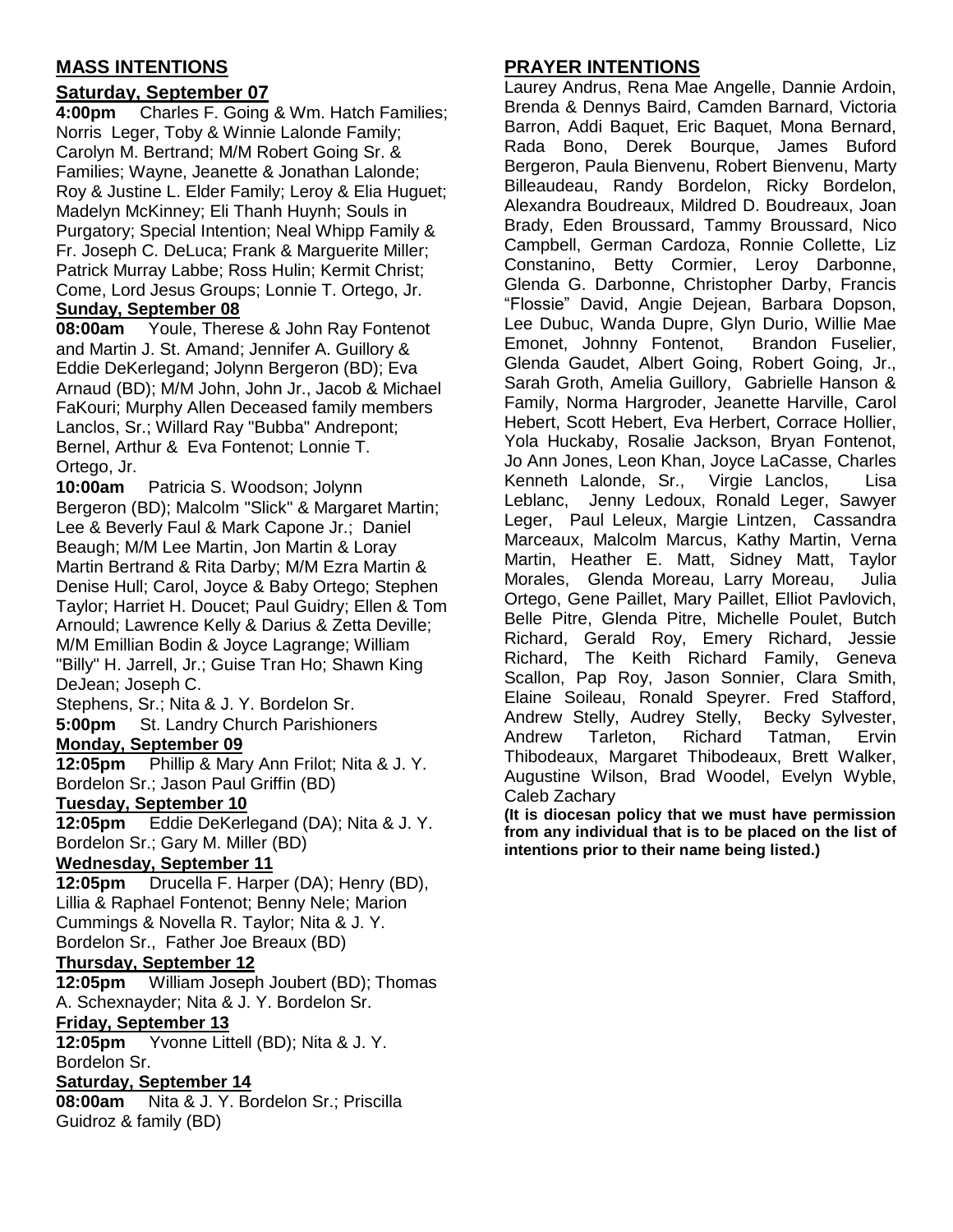# **ALTAR SOCIETY**

**The Altar Society meets on the second Monday of every month at 5:15pm in Valentin Hall. We are always welcoming New Members to be a part of our mission to assist in beautifying our church for the sacred liturgies. Our next meeting will be on September 9 th . For more information call Yvonne Normand @ 337-308- 3474 or Janis Courvelle @ 337-789-0971.** 

#### **ALTAR SERVERS**

**We are always looking for more young people who desire to serve our Lord in this very important ministry! All Students who have made their 1 st Holy Communion through HS are invited to become servers… Parents contact Deacon Joubert for more information.**

#### **MUSIC MINISTRY**

**We are always looking for new voices to enhance our ministry of liturgical music! If you feel called to share your talents in this capacity, call one of our choir directors – JP Poirier (337) 577-6466 or Rafael Henry (337) 739-8173, or call the parish office and someone will get with you!**

#### **KNIGHTS of COLUMBUS**

**The Knights of Columbus, Council #1173 meets on the second Thursday of each month. Call Josh Soileau (337)912-5812 if you are interested in joining.** 

#### **BIBLE STUDY**

**Bible Study sessions will begin in September. The sessions will be Mondays @ 10am & 6pm. Please call Deacon Joubert (942-6552) for more information.**

#### **ONLINE CATECHESIS**

**The Diocese of Lafayette has partnered with Franciscan University in Steubenville, Ohio, to give everyone in the diocese access to workshops that can help in their religious formation. Although some of the workshops are geared towards teachers, many simply give information on topics that many of us want to know more about (i.e. the Eucharist, Mary, New Testament, Old Testament). All you have to do is go to [www.franciscanathome.com/diolaf](http://www.franciscanathome.com/diolaf) to begin to create your account. The Office of Catechetics has a short 3 minute video on their webpage that will direct you on how to create an account. Our parish (or institution) has already been placed in the system, so all you have to do is create your personal account.**

#### **GRIEVING DADS**

**Red Bird Ministries is offering an overnight weekend retreat at The Lodge in Butte La Rose (1031 La Salle St, Breaux Bridge, LA) for grieving fathers to experience hope, healing, and fellowship. Follow Me, will be held on Friday, September 20 - Sunday, September 22, 2019. Retreat concludes on Sunday at 11 AM. Men who have experienced any form of child loss are invited (including miscarriage, still birth, and the loss of an infant, child, adolescent, or adult child). Early Bird Registration - \$125 by 8/15/19. Late Registration - \$150 by 9/8/19. Sponsorships are available. Space is limited. Register now at redbird.love/dadsretreat.**

#### **THANK YOU**

**The family of Marguerite Miller expresses their gratitude to the "Friends of the Bereaved" for their kindness and sympathy at the passing of their loved one.**

#### **HOLY GHOST YOUTH CONFERENCE**

**The SVD Associates of Holy Ghost Church are sponsoring the 3rd annual SVD Youth Day Conference on Saturday, 9/28/19 beginning at 7am at Holy Ghost Church in Opelousas. Students ages 10-19, as well pastors and youth ministers are invited to attend. Registration is \$20 and includes a t-shirt. Any questions should be directed to Holy Ghost Church @ 337-942-7232.**

#### **PRAYER FOR HURRICANE SEASON**

O God, Master of this passing world, hear the humble voices of your children. The Sea of Galilee obeyed your order and returned to its former quietude; you are still the Master of land and sea. We live in the shadow of a danger over which we have no control. The Gulf, like a provoked and angry giant, can awake from its seeming lethargy, overstep its conventional boundaries, invade our land and spread chaos and disaster. During this hurricane season, we turn to You, O loving Father. Spare us from past tragedies whose memories are still so vivid and whose wounds seem to refuse to heal with the passing of time. O Virgin, Star of the Sea, Our Beloved Mother, we ask you to plead with your Son in our behalf, so that spared from the calamities common to this area and animated with a true spirit of gratitude, we will walk in the footsteps of your Divine Son to reach the heavenly Jerusalem where a storm-less eternity awaits us.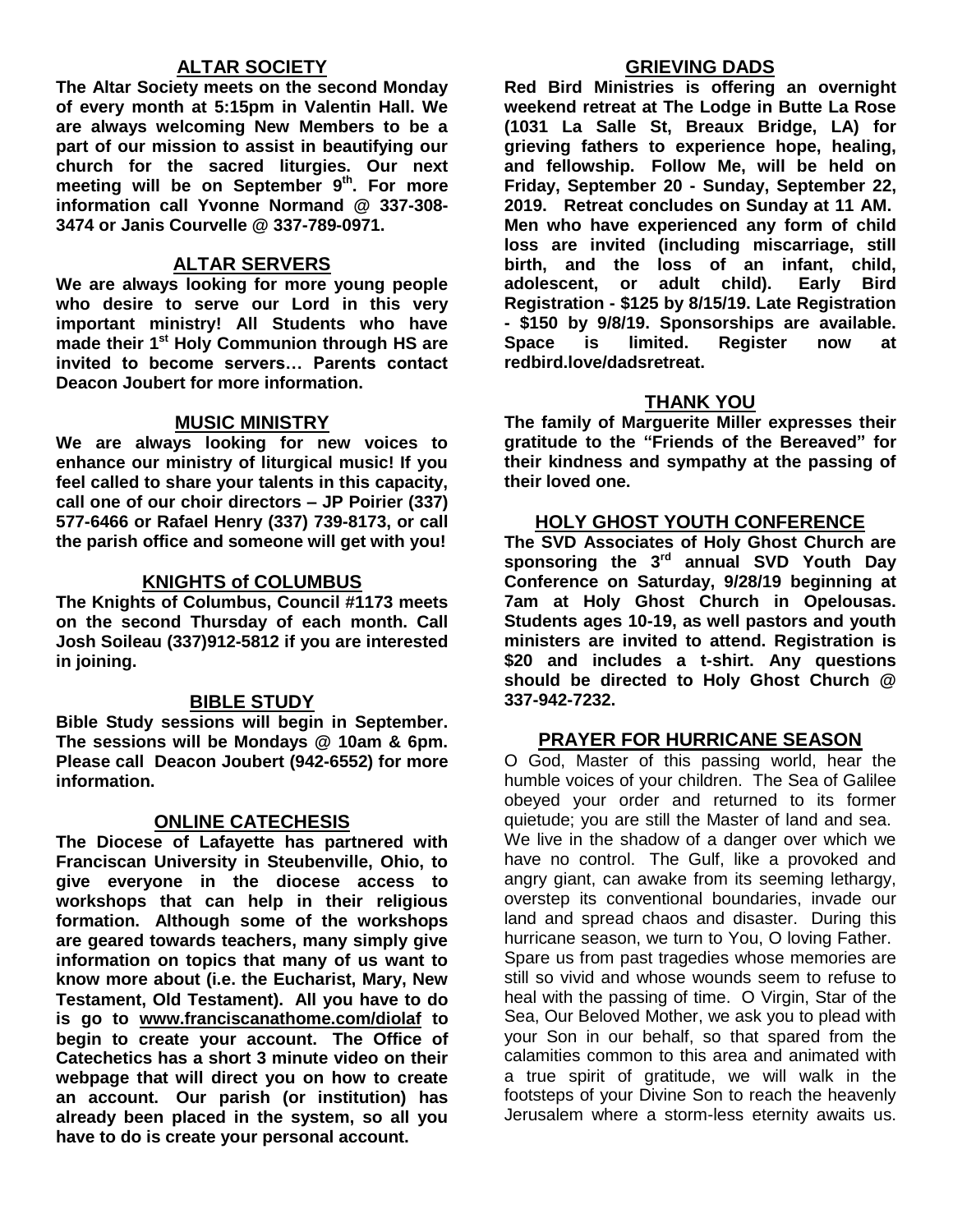# **EXTRA – ORDINARY MINISTERS**

**September 14/15**

**Saturday – 4:00pm** 

**Altar Servers: Broty & Katie Stelly Extra-ordinary Ministers of the Eucharist:**  Regena Stelly, Michelle Naquin, Didier Hargroder, Suzette Ellis, Alice Cormier **Reader:** Carl Graffagnino

#### **Sunday – 8:00am**

**Altar Servers:** Leigh Labrie, Beau & Ethan Stelly **Extra-ordinary Minister of the Eucharist:** Phyllis Guidry, Jennifer Fontenot, Debbie Deshotel **Reader:** Debbie Fay

#### **10:00am**

**Altar Servers**: Sam Chachere, Hieu & Jacob Tran **Extra-Ordinary Ministers of the Eucharist:**

Peter Briggs, Larry Moreau, Jackie Keyes, Joe Blumrich **Reader:** Dawn Blumrich & Joshua St. Cyr

#### **5:00pm**

# **Altar Servers:** Mark & Myles Collins **Extra-ordinary Ministers of the Eucharist:**

Shawn LeBlanc, Marcelle Abshire, Jane Savoy, Kim Lajack **Reader:** Mercy Jannise

### **OCS CORNER**

**Stop by the OC campus this weekend (Sept. 7- 8) to see some exciting softball and cabbage ball games going on between alumni in their 10th annual OC Alumni Softball Tournament! The PTO reminds all Moms (OC and friends) about the "Mom Prom" on Sept. 14 at the Delta Grand. Tickets can be purchased online at EVENTBRITE.com**

**An all-school mass will be held on Tuesday at 9:10 am in St. Landry Catholic Church. Then on Friday night the Vikings travel to Vermilion Catholic for a football matchup. Good luck, team, and play with "confidence"!**

**Coming soon is the Founders' Day Mass on September 17. Please join us!**